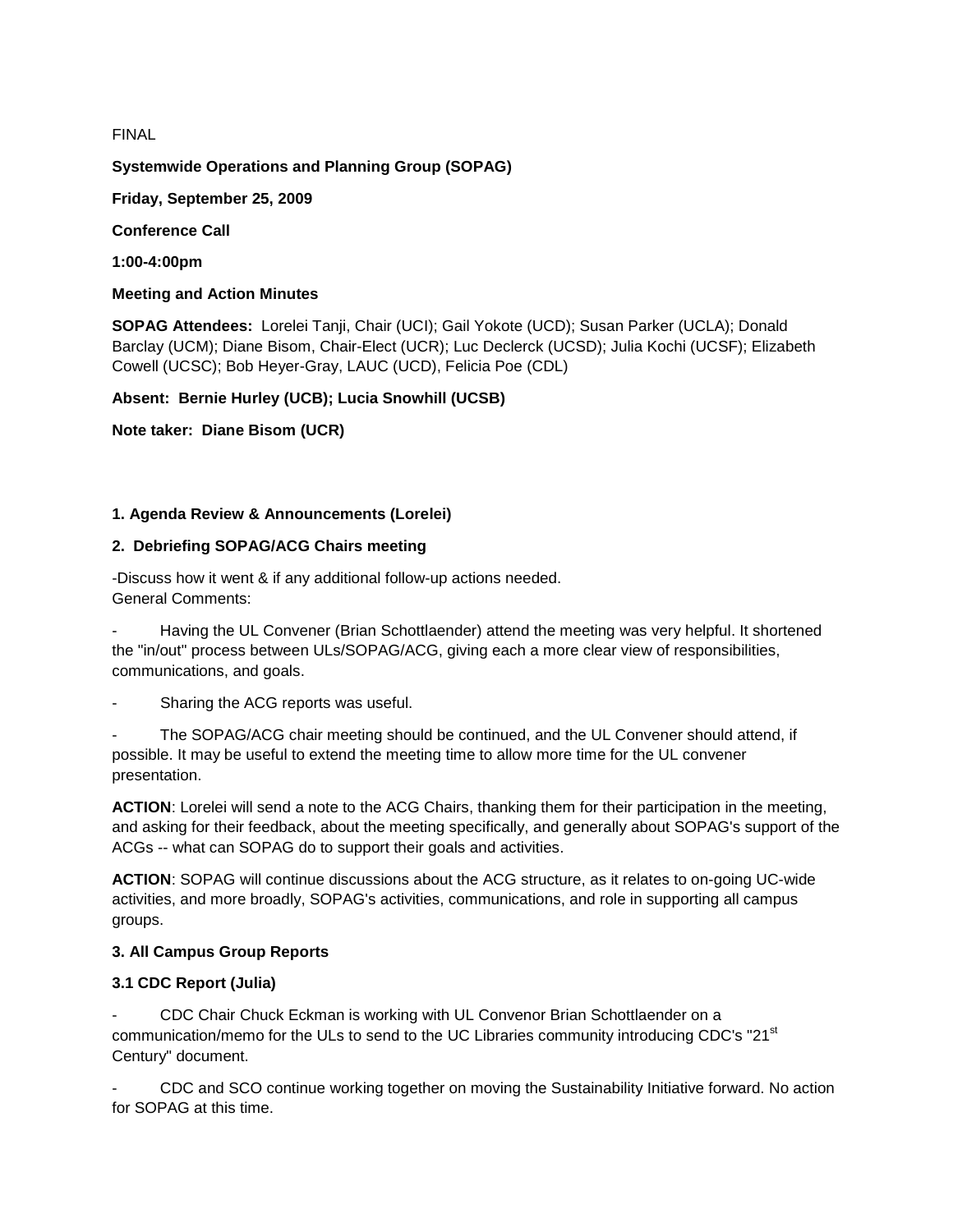- CDC is in the process of reviewing PAG's charge in light of upcoming digital initiatives.

The Springer ebook pilot continues - CDC is discussing the usage report, cost savings, and continuing on for another year.

### **3.2 SCO Report (Gail)**

The ULs are discussing the SCO Planning document at their September 25 meeting.

As recommended in the planning document, SCO and CDC hope to create a formal liaison position between the two groups. It should be one of the non-CDC SCO members.

The SCOs shared information about Open Access Week (week of October 19<sup>th)</sup> activities on each campus.

### **3.3 HOPS Report (Bernie)**

No report.

# **3.4 HOTS Report (Luc)**

- HOTS is surveying the status of reclamation projects on each campus.
- LUC was asked if HOTS would be involved in LHR training they may.

### **3.5 LTAG Report (Diane)**

- LTAG held a conference call on September 18.
- Declan Fleming, LTAG Chair, reported (favorably) on the August 31<sup>st</sup> SOPAG/ACG Chairs meeting.
- LTAG suggested members for the Shibboleth Working Group: T. Toy, D. Fleming, J. Ober
- LTAG is coordinating the placement of IT project lists from each campus on the UCSB Confluence wiki
- LTAG members began discussing ways in which they might coordinate assistance between their IT groups, given budget impacts.

### **ACTIONS**: For the Shibboleth Working Group:

- SOPAG discussed membership and Lorelei will ask the ACGs for suggestions for members for the Shibboleth WG.

### **3.6 RSC (Susan)**

No report.

# **4. Collections Space Planning TF (Lucia)**

The TF is making progress on the charge.

# **5. TF Digital Library Services (Diane Bisom)**

The TF continues to work on the charge and the "next steps" identified in the Interim Report, as well as synchronizing the definition of the "UC Digital Collection" with CDC's "21<sup>st</sup> Century" document.

The TF's Interim Report may be shared with ACG committee members, with the caveat that the report is an "interim" report, and the charts and tables are "in process."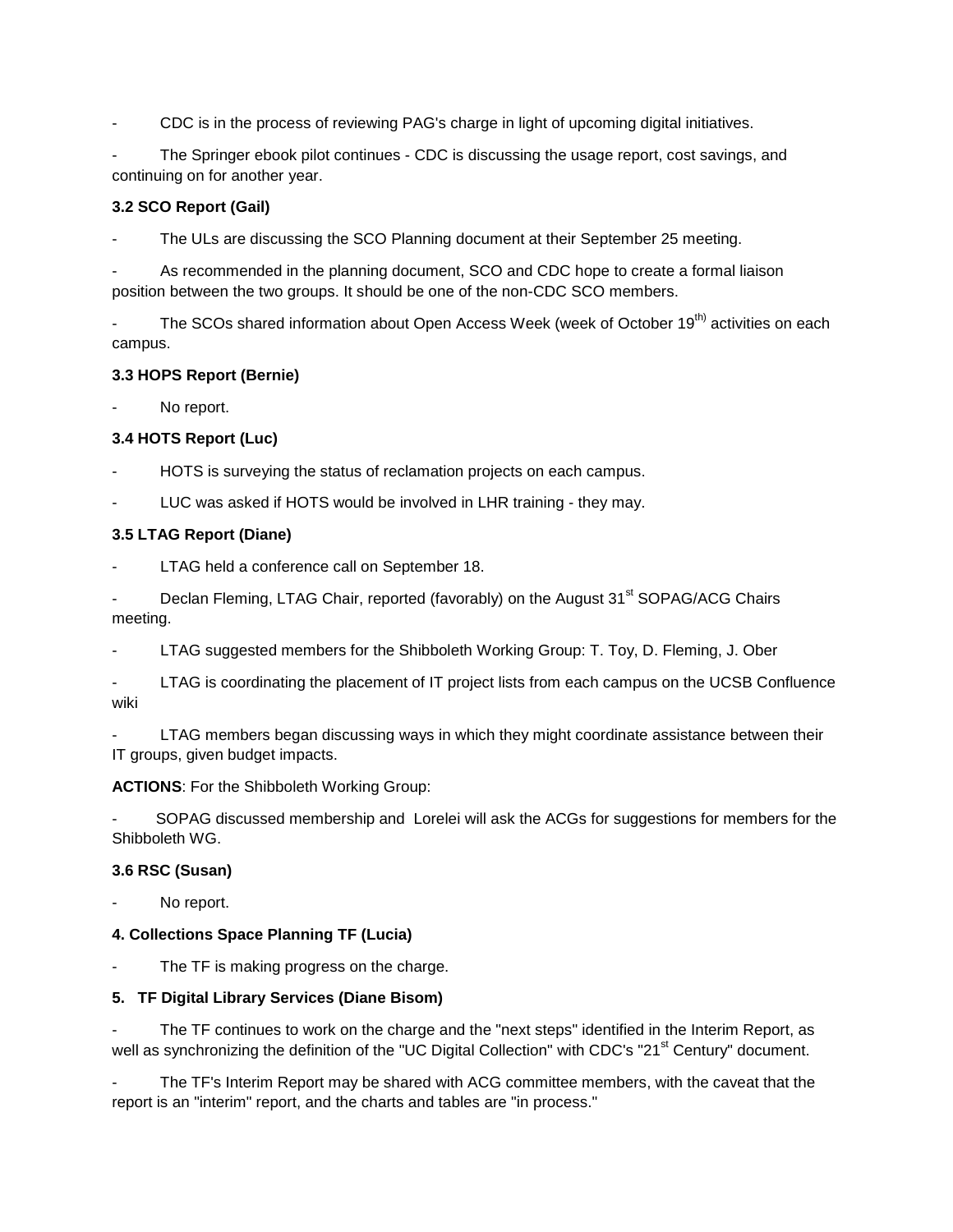### **6. TF Project Management Skills for Consortial Collaborations (Felicia)**

The TF is making quick progress on their charge - the three documents submitted complete Phase I. They intend to keep it simple, move along rapidly, and are developing a list of skills they want to inventory.

**ACTION:** Felicia will find out what collaborative tools they're using, and report back to SOPAG.

**RESPONSE** (Felicia)**:** Tool used for construction project plan: Vendor is "Mindjet"; tool is "MindManager"; URL is [www.mindjet.com](http://www.mindjet.com/)

**ACTION:** Felicia will get clarification on a few points raised in their documents, such as**,** to which ACG the proposed Project Management CIG might report? How would consultations with ACGs take place? Is there a role/impact on LAUC (professional development?)

### **RESPONSE** (Felicia)**:**

- The PMTF has yet to address the question of whether they will recommend a "host ACG" be established. The development of final recommendations will take place in May-June, and a final report will be released in July. Recommendation(s) pertaining to host ACGs and CIGs will be issued at that time.

- Consultations with ACGs will take place in March-April and decisions as to the "who/when/where" of those consultations have yet to be decided. Because LAUC has a representative on each ACG, communication with LAUC will take place via the ACGs; there will not be separate communication from the PMTF to LAUC beyond the ACGs.

- PMTF does not foresee a role/impact on LAUC; the PMTF charge does not contain a directive related to LAUC professional development.

# **7. Next Gen Melvyl** (Luc)

LHRs are in progress, waiting for UCI to complete testing. The group has been working with HOTS, there have been some surprises, so investigations continue. Generally there are fewer issues with the III sites, and more with the Ex Libris and Endeavor sites.

Progress has been made with behind the scenes software for "Request" - this is now complete on OCLC side, but more testing is still needed.

The multiple ILS piece is still an issue - OCLC is planning to have this available for April. UC is exerting pressure, but at this time, it is not known if programming can be speeded up.

OAI harvesting is progressing - OCLC has harvested a number of UC sites (Calisphere, e-Scholarship, Popular American Sheet Music). The data is now out of date, but there are plans to refresh and expand harvesting. The OAI gateway for ContentDm has been released and beta testing with other repostories is scheduled for January/February '10.

- HOTS will investigate best practices with LHRs, training, reformat holdings data, etc. Suggestion: Might UC standards for structuring holdings be established? Could there be a plan/project for dealing with most problematic or challenging titles?

**ACTION**: Luc will talk to Martha Hruska about the LHRs.

**ACTION**: Luc will provide an update regarding post-August 19 Next-Gen Melvyl usage traffic, on a future SOPAG call.